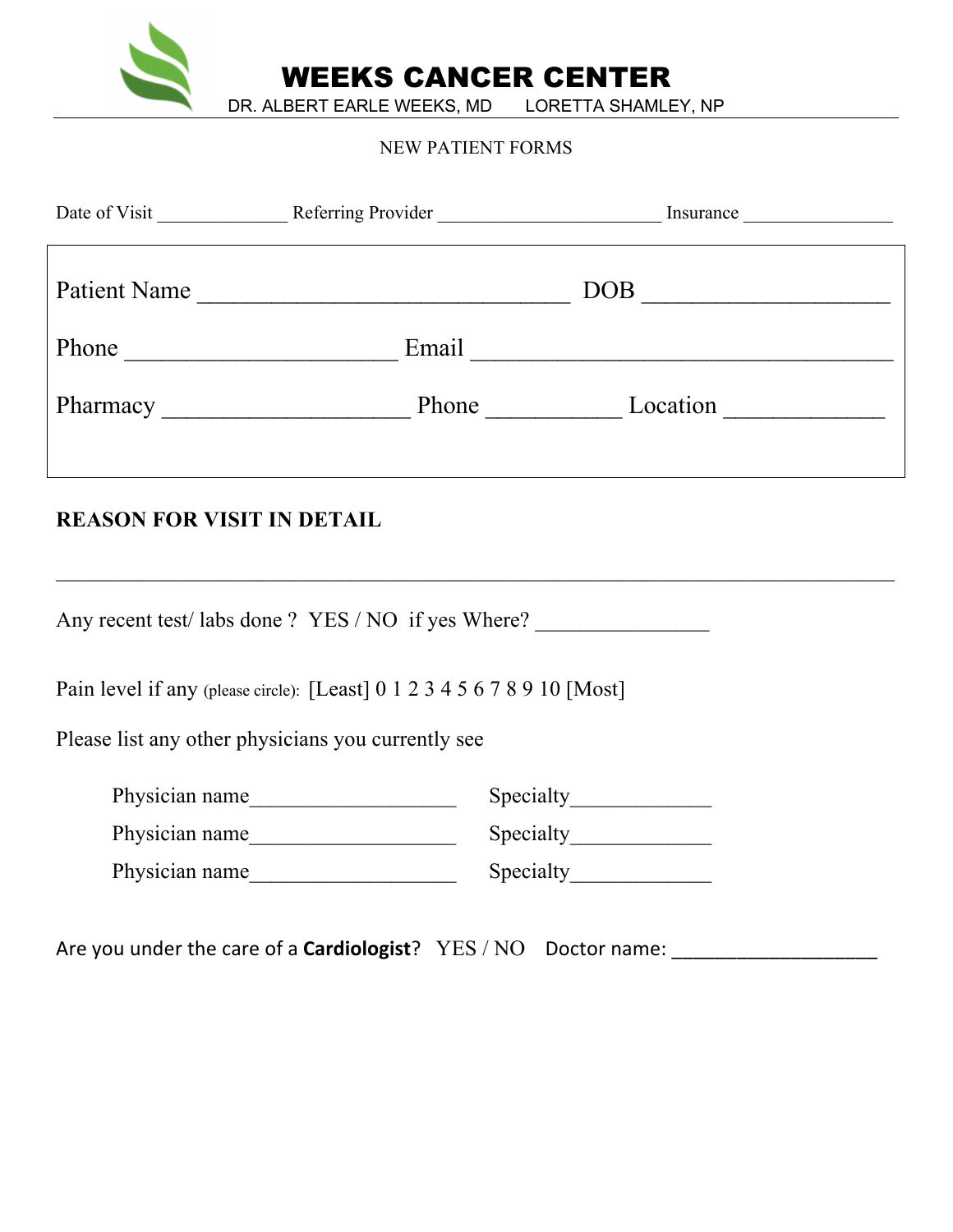

## **ALLERGIES/ MEDICATIONS**

 $\mathcal{L}_\text{max}$ 

 $\mathcal{L}_\text{max}$  , where  $\mathcal{L}_\text{max}$  , we have the set of  $\mathcal{L}_\text{max}$ 

Are you allergic to latex? YES / NO Have you had vaccinations? YES / NO

If yes,? Flu Other

Medications (attach list if needed)

Allergies and Reactions

 $\mathcal{L}_\text{max}$  , where  $\mathcal{L}_\text{max}$  , we have the set of  $\mathcal{L}_\text{max}$ 

 $\mathcal{L}_\text{max}$  , where  $\mathcal{L}_\text{max}$  , we have the set of the set of the set of the set of the set of the set of the set of the set of the set of the set of the set of the set of the set of the set of the set of the set of

## **SOCIAL HISTORY**

Occupation \_\_\_\_\_\_\_\_\_\_\_\_\_\_\_\_\_\_\_\_\_\_\_\_\_\_\_\_\_\_\_\_\_\_\_\_\_\_\_\_\_\_\_

Marital Status(please circle) Single Married Divorced Widowed

Lives with ?  $\qquad \qquad$ 

Do you have your own transportation? YES / NO

## **PAST SURGERIES**

None (Please check if none)

| Surgery | Date of<br>Surgery | Hospital performed at |
|---------|--------------------|-----------------------|
|         |                    |                       |
|         |                    |                       |
|         |                    |                       |
|         |                    |                       |

Do you have any surgical hardware?

Hip Valve Pacemaker Defibrillator Aneurysm Clip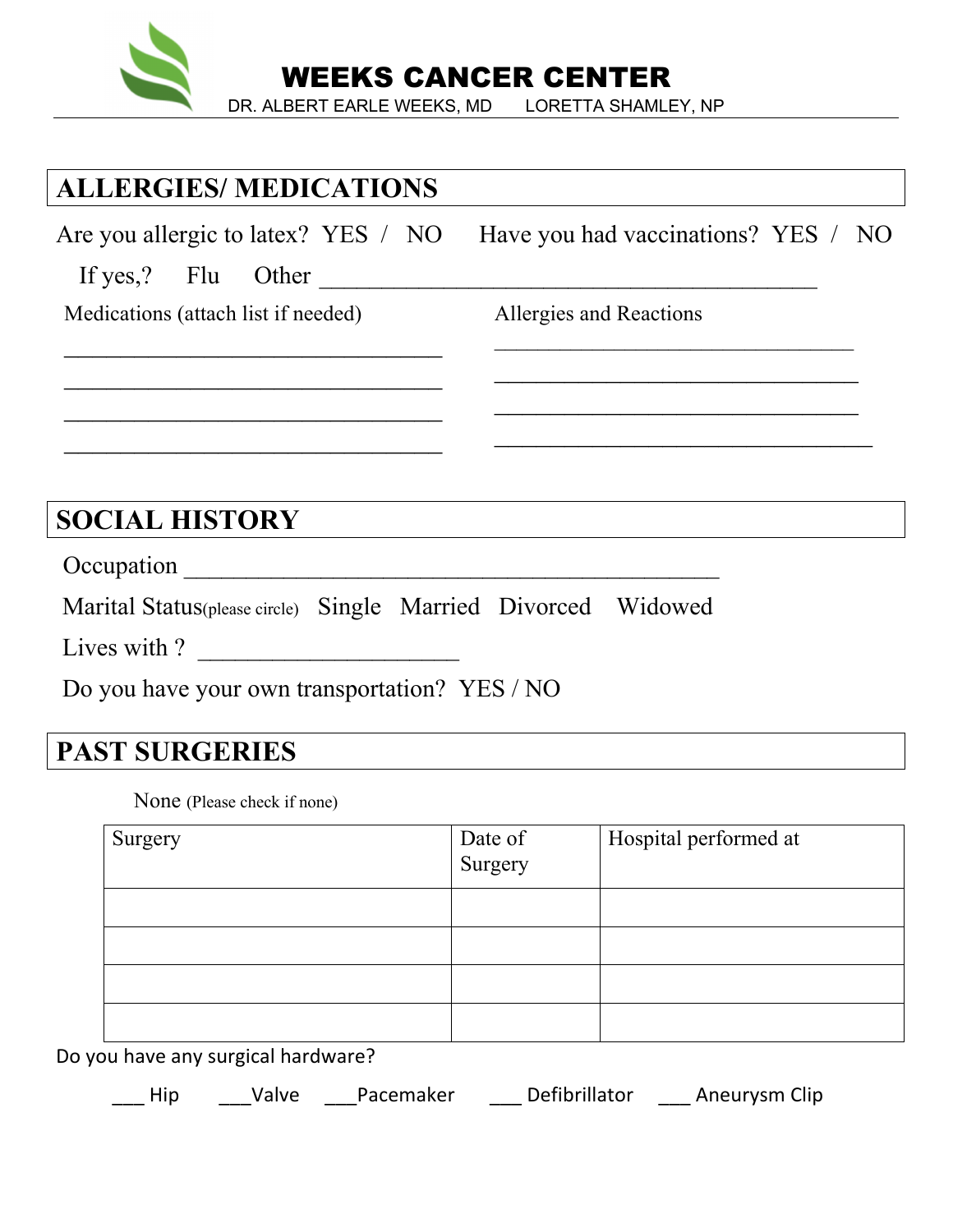

WEEKS CANCER CENTER

DR. ALBERT EARLE WEEKS, MD LORETTA SHAMLEY, NP

## **MEDICAL HISTORY**

### **Past and Present Illnesses** (CHECK ALL THAT APPLY)

|                                    | Yes | How   |                                      | Yes | How   |
|------------------------------------|-----|-------|--------------------------------------|-----|-------|
| <b>Heart and blood vessels</b>     |     | Long? | <b>Kidney /Bladder</b>               |     | Long? |
| Anemia                             |     |       | Kidney Disease (On Dialysis)         |     |       |
| Angina                             |     |       | <b>Kidney Stones</b>                 |     |       |
| <b>Heart Attack</b>                |     |       | <b>Urinary Tract infection</b>       |     |       |
| <b>Heart Disease/Failure</b>       |     |       | <b>Blood Disorders</b>               |     |       |
| <b>High Blood Pressure</b>         |     |       | Bleeding w/tooth extraction          |     |       |
| <b>Peripheral Vascular Disease</b> |     |       | <b>Blood Clots/Clotting Disorder</b> |     |       |
| <b>Stent Placement</b>             |     |       | <b>Easy Bruising</b>                 |     |       |
| Stroke/TIA                         |     |       | <b>Immune System</b>                 |     |       |
| <b>Brain and Nerves</b>            |     |       | Other collagen Vascular Disease      |     |       |
| Glaucoma                           |     |       | Human Immune Virus(HIV)              |     |       |
| <b>Migraines</b>                   |     |       | Lupus                                |     |       |
| <b>Multiple Sclerosis</b>          |     |       | Joint/Skeleton                       |     |       |
| Parkinson's Disease                |     |       | Arthritis                            |     |       |
| Seizures or Epilepsy               |     |       | <b>Rheumatoid Arthritis</b>          |     |       |
| <b>Lungs</b>                       |     |       | <b>Endocrine</b>                     |     |       |
| <b>Chronic Bronchitis</b>          |     |       | Diabetes or Sugar Issues             |     |       |
| Emphysema/COPD                     |     |       | <b>Thyroid Disease or Goiter</b>     |     |       |
| Pneumonia                          |     |       | Psychological                        |     |       |
| Sleep Apnea                        |     |       | Anxiety                              |     |       |
| Tuberculosis (TB)                  |     |       | Depression                           |     |       |
| <b>Stomach/Intestines</b>          |     |       | <b>Psychiatric Treatment</b>         |     |       |
| Colitis                            |     |       | <b>Other</b>                         |     |       |
| Crohn's Disease                    |     |       | <b>GYN problems</b>                  |     |       |
| <b>Diverticular Disease</b>        |     |       | <b>Hepatitis/Liver Disease</b>       |     |       |
|                                    |     |       | <b>Sinusitis</b>                     |     |       |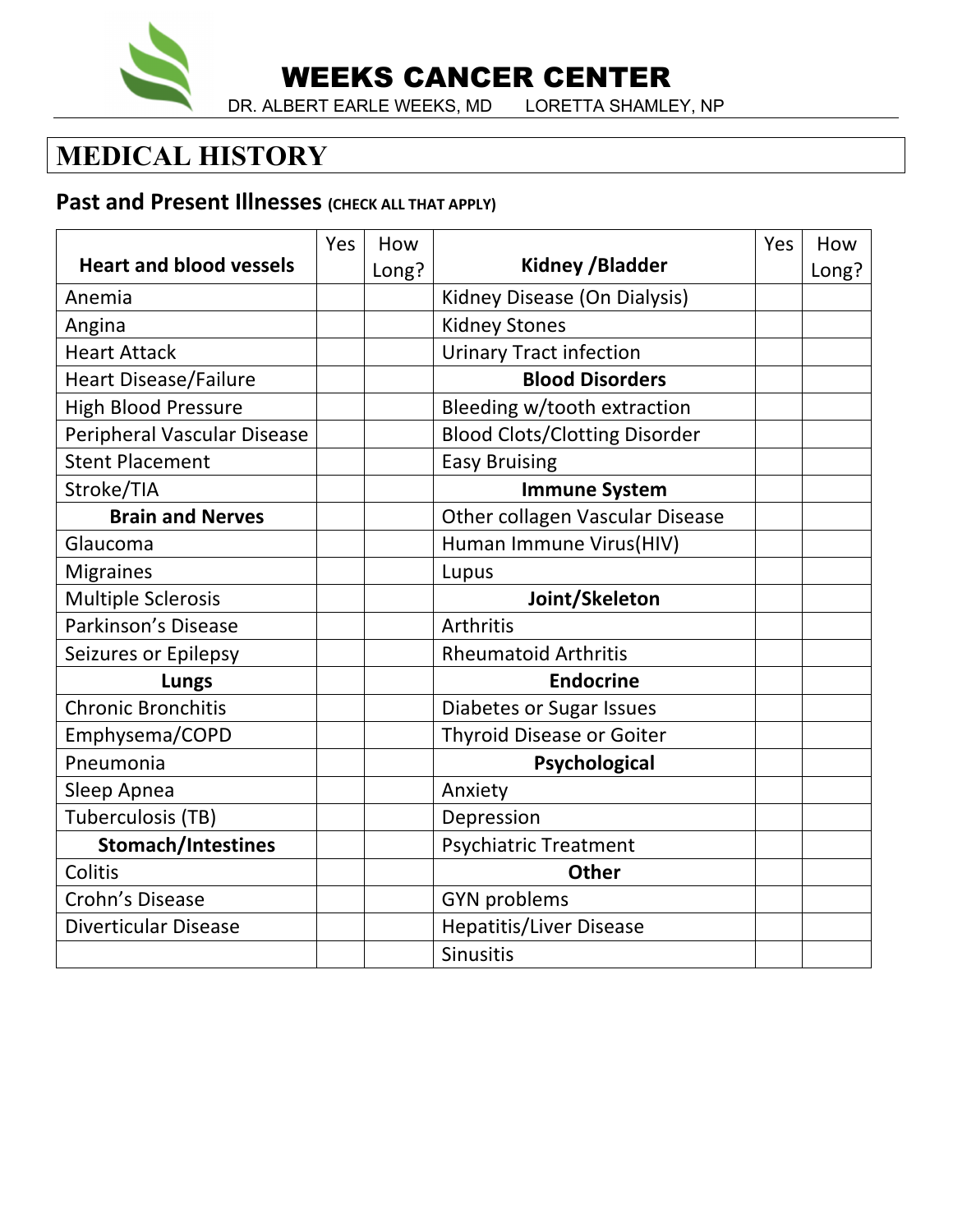

# **OTHER MEDICAL HISTORY**

# Medical condition(s)

## **PERSONAL CANCER HISTORY**

Please complete regarding the treatment of your prior cancer(s)

| <b>Cancer Type</b> |                               | Yes/No | <b>Date</b><br><b>Treated</b> | <b>Treating</b><br>Physician |
|--------------------|-------------------------------|--------|-------------------------------|------------------------------|
|                    | Did you receive chemotherapy? |        |                               |                              |
|                    | Did you have surgery?         |        |                               |                              |
|                    | Did you have radiation?       |        |                               |                              |
|                    |                               |        |                               |                              |
|                    | Did you receive chemotherapy? |        |                               |                              |
|                    | Did you have surgery?         |        |                               |                              |
|                    | Did you have radiation?       |        |                               |                              |
|                    |                               |        |                               |                              |
|                    | Did you receive chemotherapy? |        |                               |                              |
|                    | Did you have surgery?         |        |                               |                              |
|                    | Did you have radiation?       |        |                               |                              |
|                    |                               |        |                               |                              |

 $\mathcal{L}_\text{max}$  , and the contract of the contract of the contract of the contract of the contract of the contract of the contract of the contract of the contract of the contract of the contract of the contract of the contr

 $\mathcal{L}_\text{max}$  , and the contract of the contract of the contract of the contract of the contract of the contract of the contract of the contract of the contract of the contract of the contract of the contract of the contr

 $\mathcal{L}_\text{max}$  , and the contract of the contract of the contract of the contract of the contract of the contract of the contract of the contract of the contract of the contract of the contract of the contract of the contr

### **FAMILY HISTORY**

### **MOTHER \_\_\_\_\_\_\_\_\_\_\_\_\_\_\_\_\_\_\_ OTHER \_\_\_\_\_\_\_\_\_\_\_\_\_\_\_\_\_\_\_\_** FATHER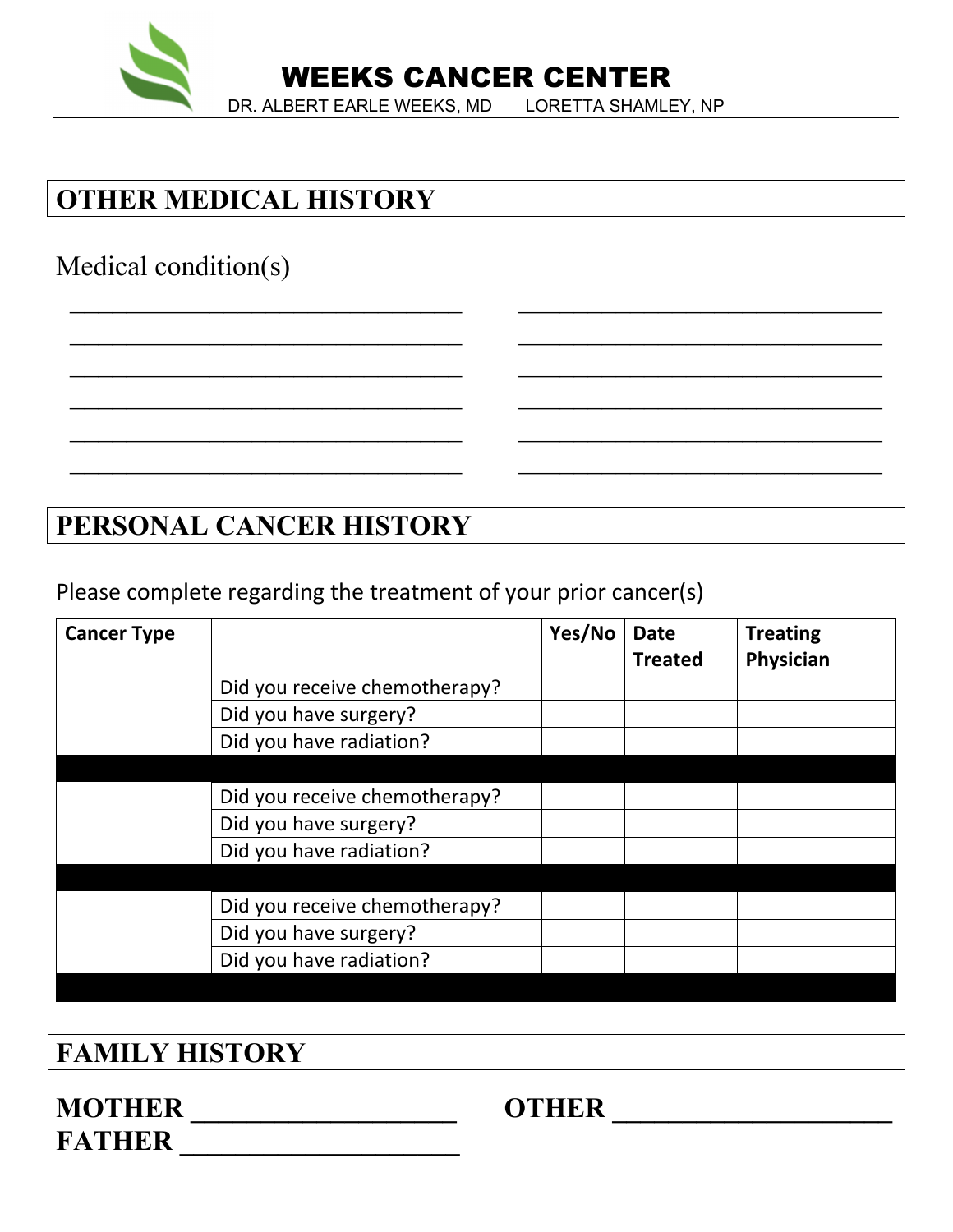

## **AUTHORIZATION TO RELEASE MEDICAL INFORMATION**

Patient's Name

Address **and a set of the set of the set of the set of the set of the set of the set of the set of the set of the set of the set of the set of the set of the set of the set of the set of the set of the set of the set of th** 

Date of Birth Social Security No.

**I hereby authorize WEEKS CANCER CENTER PLLC, to release or obtain all health information about me from:**

| ame                   |      |
|-----------------------|------|
| ddress                |      |
| $\mathbf{D}$<br>hone: | Fax: |

WEEKS CANCER CENTER,PLLC is hereby authorized to receive my entire medical record, treatment record, and diagnostic record to the following persons or organization:

The following health information that relates to service beginning from my first visit to current, may be released:

• Entire medical records (including patient histories, office notes (expect psychotherapy notes), test results, radiology studies, films, referrals, consults, billing records, insurance records, and records sent by other health care providers)

I further understand that my medical record may include on or more of the following:

all medical records

I understand and agree that my health information about me, which is used or disclosed pursuant to this authorization, may be subject to redisclosure by the recipient and may no longer be protected by the law. This authorization is valid for 99 years following the date of my signature shown below. A copy, electronic copy, image, or facsimile of this authorization is as valid as the original. I have the right to revoke this authorization in writing at any time. I acknowledge that such a revocation is not effective to the extent the above person/ organization has relied on the use or disclosure of my health information.

By my signature below, I acknowledge that any prior agreement I have made to restrict or limit the disclosure of information about my health does not apply to this authorization.

I have read ( I have had to read to me) this authorization, and I agree to its terms as indication by my signature below. I am entitled to a copy of this authorization.

 $\mathcal{L}_\mathcal{L} = \mathcal{L}_\mathcal{L}$ 

Patient's Signature Date Date Patient's Name Date Date Patient's Name Date

**www.Weeks-MD.com 6584 Poplar Avenue Suite 400 Memphis, TN 38138 Phone: 901-300-6713 Fax: 901-881-0337**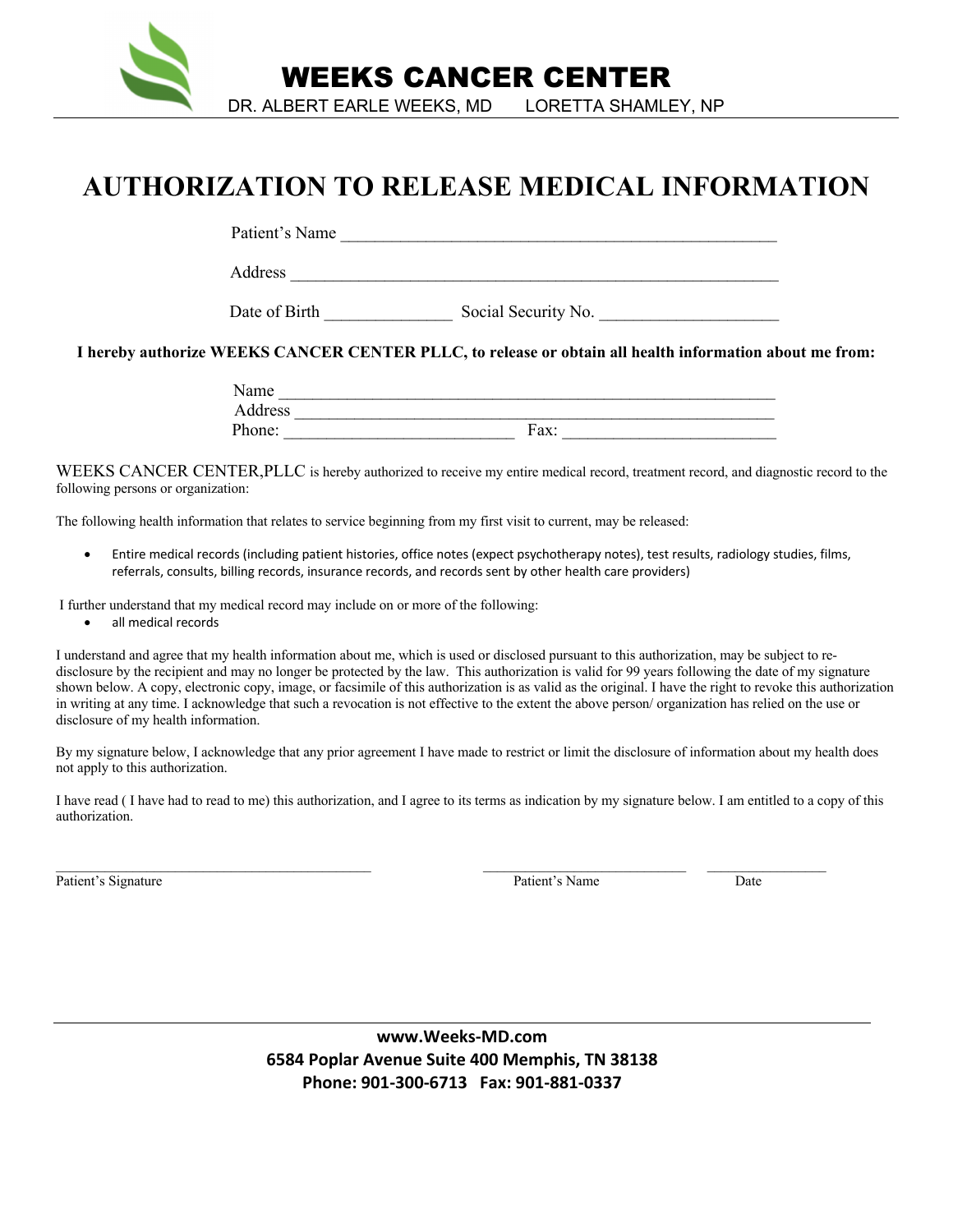

#### **HIPAA Compliance Patient Consent Form**

Our Notice of Privacy Practices provides information about how we may use or disclose protected health information. The notice contains a patient's rights section describing your rights under the law. You ascertain that by your signature that you have reviewed our notice before signing this consent.

The terms of the notice may change, if so, you will be notified at your next visit to update your signature/date.

You have the right to restrict how your protected health information is used and disclosed for treatment, payment or healthcare operations. We are not required to agree with this restriction, but if we do, we shall honor this agreement. The HIPAA (Health Insurance Portability and Accountability Act of 1996) law allows for the use of the information for treatment, payment, or healthcare operations.

By signing this form, you consent to our use and disclosure of your protected healthcare information and potentially anonymous usage in a publication. You have the right to revoke this consent in writing, signed by you. However, such a revocation will not be retroactive.

By signing this form, I understand that:

- Protected health information may be disclosed or used for treatment, payment, or healthcare operations.
- The practice reserves the right to change the privacy policy as allowed by law.
- The practice has the right to restrict the use of the information, but the practice does not have to agree to those restrictions.
- The patient has the right to revoke this consent in writing at any time and all full disclosures will then cease.
- The practice may condition receipt of treatment upon execution of this consent.

| May we phone, email, or send a text to you to communicate appointments, etc?    | YES -  | NO |
|---------------------------------------------------------------------------------|--------|----|
| May we leave a message on your answering machine at home or on your cell phone? | YES NO |    |
| May we discuss your medical condition with any member of your family?           | YES NO |    |

If YES, please name the members allowed:

This consent was signed by: \_\_\_\_\_\_\_\_\_\_\_\_\_\_\_\_\_\_\_\_\_\_\_\_\_\_\_\_\_\_\_\_\_\_\_\_Date of Birth \_\_\_\_\_\_\_\_\_\_\_ (PRINT NAME PLEASE)

 $\mathcal{L}_\mathcal{L} = \{ \mathcal{L}_\mathcal{L} = \{ \mathcal{L}_\mathcal{L} = \{ \mathcal{L}_\mathcal{L} = \{ \mathcal{L}_\mathcal{L} = \{ \mathcal{L}_\mathcal{L} = \{ \mathcal{L}_\mathcal{L} = \{ \mathcal{L}_\mathcal{L} = \{ \mathcal{L}_\mathcal{L} = \{ \mathcal{L}_\mathcal{L} = \{ \mathcal{L}_\mathcal{L} = \{ \mathcal{L}_\mathcal{L} = \{ \mathcal{L}_\mathcal{L} = \{ \mathcal{L}_\mathcal{L} = \{ \mathcal{L}_\mathcal{$ 

 $\mathcal{L}_\mathcal{L} = \{ \mathcal{L}_\mathcal{L} = \{ \mathcal{L}_\mathcal{L} = \{ \mathcal{L}_\mathcal{L} = \{ \mathcal{L}_\mathcal{L} = \{ \mathcal{L}_\mathcal{L} = \{ \mathcal{L}_\mathcal{L} = \{ \mathcal{L}_\mathcal{L} = \{ \mathcal{L}_\mathcal{L} = \{ \mathcal{L}_\mathcal{L} = \{ \mathcal{L}_\mathcal{L} = \{ \mathcal{L}_\mathcal{L} = \{ \mathcal{L}_\mathcal{L} = \{ \mathcal{L}_\mathcal{L} = \{ \mathcal{L}_\mathcal{$ 

| Signature: | Date: |
|------------|-------|
|            |       |
| Witness:   | Date: |